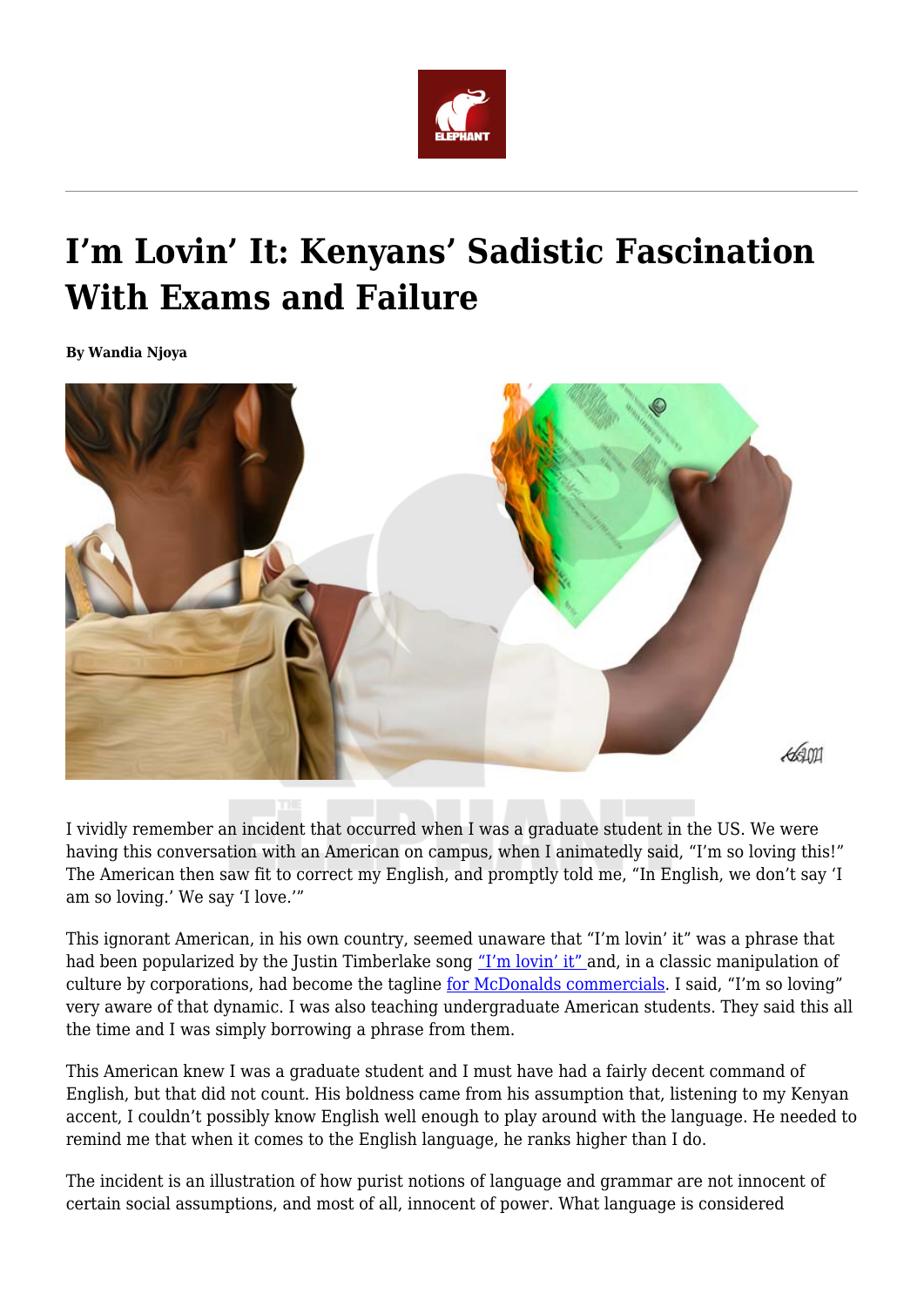"correct" depends not simply about what people say, but also about our assumptions about a person and their social status.

This complexity of language is exemplified in Health Cabinet Secretary Mutahi Kagwe's [recent](https://youtu.be/RFU1tumPFBk) [humiliation](https://youtu.be/RFU1tumPFBk) of Kenyan nurses who purportedly failed the English language test necessary for them to work in the UK. The contradictions of the whole incident are mind-boggling. All the social dynamics of language were forgotten when the media, true to its hatred of educated Kenyans, celebrated that Kenyan nurses had failed the entry English test requirements.

## **Healthcare: The Kenyan middle passage?**

Unlike what Kenyans are celebrating, Kagwe did not suggest that the nurses could not speak English. His beef was that they did not prepare for the tests well enough. In fact, he added that the role of the health workers is to prepare for the exams, and at no point did he express concern about the ability of the nurses to communicate in English.

But more troubling is that as the media and Kenyans sadistically celebrate the nurses' failure, they forget how twisted and insidious the context of the conversation is. The context is the Cabinet Secretary for Health, whose job is to take care of Kenyans' health, in a government that is supposed to provide work opportunities for Kenyans, telling the clinical officers that he will negotiate and sell their labour to countries abroad. And the conference attendees accepting this logic and clapping.

As [Mkawasi Hall recently said](https://twitter.com/wmnjoya/status/1353249572081037313?s=20) in a conversation with me on this matter, the idea of governments looking for foreign employers for their own citizens comes from a very dark and troubling place, where the government abandons its contract with the citizens and chooses instead to sell them to foreigners as labour.

The idea of governments looking for foreign employers for their own citizens comes from a very dark and troubling place.

This idea is even worse than what Fanon predicted when he said that the African comprador elite would sell their beaches and landscapes to European tourists and make their countries the brothel of Europe. In this case, we are returning to the Middle Passage four centuries ago where African chiefs kidnapped and sold people into slavery. To add insult to injury, our current chiefs have not learned that it is not money, but African labour, that made the West rich, and they are astonishingly ignorant of [Walter Rodney's argument](https://youtu.be/SCiuFRiOW28) that the export of African labour underdeveloped, rather than developed, Africa. It defies imagination that the African bourgeoisie can think that the export of African labour will develop Africa because the bourgeoisie are English-speaking, suit-wearing Africans getting dollars from remittances rather than the chiefs receiving guns and cloth of four centuries ago.

Reading Kagwe's words in print, without the performance, makes the cruelty and absurdity more visible. This is what Kagwe said:

The quality of service that we provide must be at the highest standard possible. Equal to anywhere on earth. If you do that, it will be possible for us to make Kenya a health tourism destination. And if that happens, you (pointing at the audience) will benefit.

As far as I am concerned, we will continue to negotiate for you, and ensure that you work in both Europe and the Middle East. We also have negotiations going on with the Middle Eastern region, and THEY NEED YOU PEOPLE (Kagwe's emphasis). They need you people (audience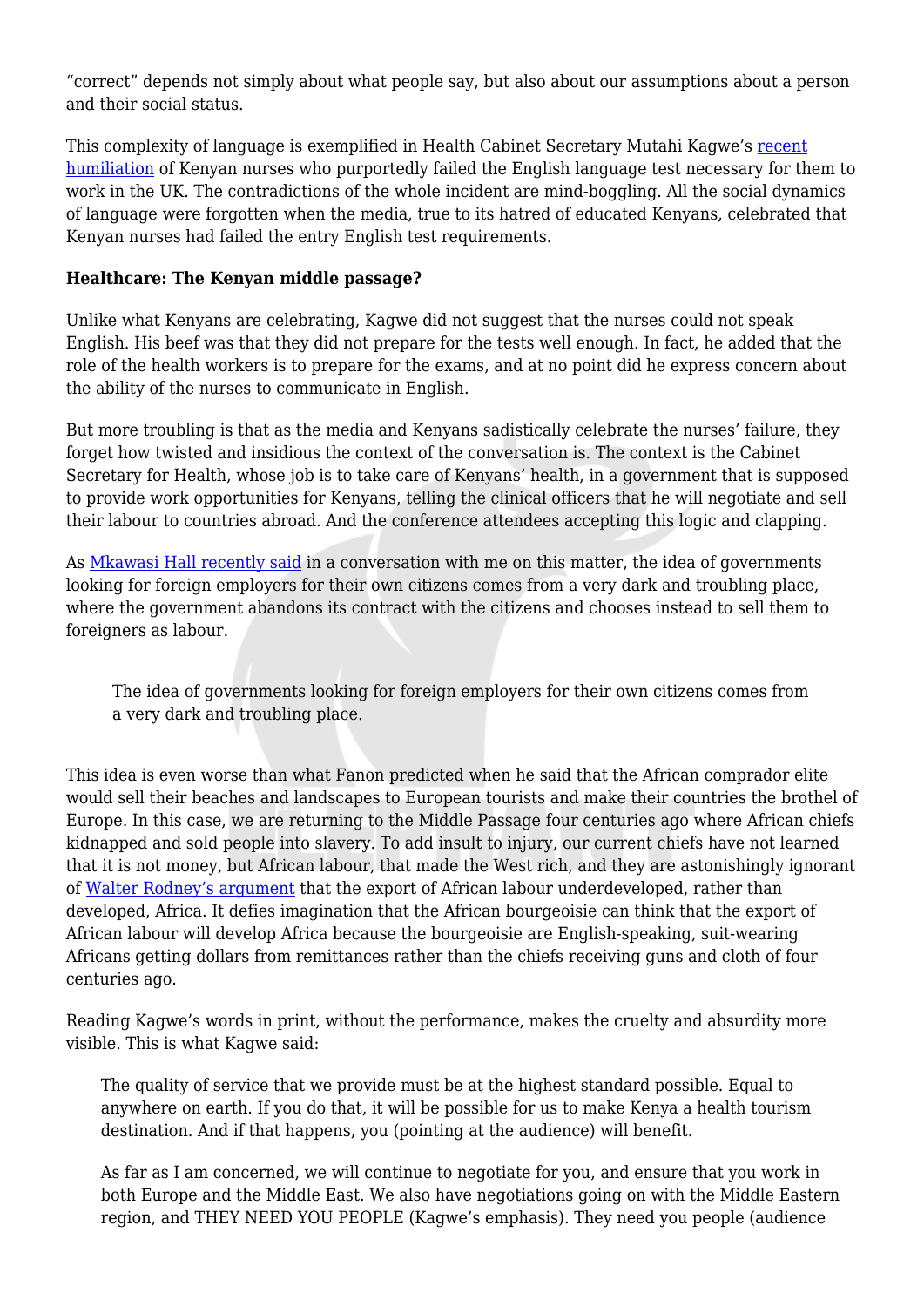applause) and therefore you must make sure that you go there.

But in order for that to happen, we have got to make sure that the standard of our training is one that is universal. . . . Let me tell you what has happened. And this is the truth.

When we test, because there are certain tests that one has to do, depending on the region in the world that you are going to . . . for instance, the ones who are going to England have got to do tests in English, and they have got to do tests I think in computers. Our failure rate, particularly in English, is extremely high (audience laughter). We sent 300 people to do the English exams. Ten passed (Audience laughter and whistling). Ten.

So I am challenging you that this is going to happen. We are going to negotiate, yes, but you are going to have to pass the exams. Not me. You (audience laughter). So when we do those exams, let's prepare ourselves. Let's set the standards, so that we are sure that there is no exam anywhere on earth, that a clinical officer training in Kenya can fail.

And therefore when we talk about technologies, when we talk about the future, we need to prepare ourselves to be in that space.

It is clear that Kagwe does not care for the English communication skills of Kenyans. He cares that they pass the tests. That the media and their Kenyan adherents do not see this distinction between communicating in English and passing tests in English is baffling, given that the same people vilified 8.4.4 and praised the Competency Based Curriculum for doing away with exam obsession. Mark you, this saga comes in the week where KICD has announced the assessments of Grades 4 and 5, and Kenyans are responding with wishes of good luck to the children, despite the repeated claims that the assessments are not examinations.

So the Kenyans saying that nurses need to pass English tests to prove they can work in English are contradicting themselves. They want to equate passing tests to ability to work, yet, 1) they lament about the obsession with exams, and 2) they do not want to listen to the fact that most educationists agree that passing tests makes you a good test taker and says little about your skill in the work place.

## **Grammar or communication?**

Now let's go to the tests themselves. Kenyan media is mocking nurses based on information from a generic website calling itself [SCL Online t](https://www.standardmedia.co.ke/health/amp/health-science/article/2001427447/questions-kenyan-nurses-failed-in-search-of-uk-jobs)hat claims that the tests are mapped "against the Common European Framework of Reference used to describe language ability."

First, this SLC Online is not an official examinations body. The media has not done the homework of verifying that this so-called test was the one administered to the nurses. Second, the Common European Framework is for European countries where citizens speak another European language as their first language. In other words, the framework is for a European French speaker or German speaker seeking to work in the UK, or for a European English speaker seeking to work in Spain or in Holland. Those standards do not take into account former colonies where European languages are still imposed through the education system and exist in a coercive relationship with local African languages. So testing Africans from English-speaking Africa using European standards does not gauge the English language competence of Africans.

Let's dig further into the abuse. According to [Kenyan media reports](https://www.standardmedia.co.ke/health/amp/health-science/article/2001427447/questions-kenyan-nurses-failed-in-search-of-uk-jobs), "nurses had 20 minutes to complete 60 multiple choice questions," and some are listed here:

1. My teacher from the United Kingdom.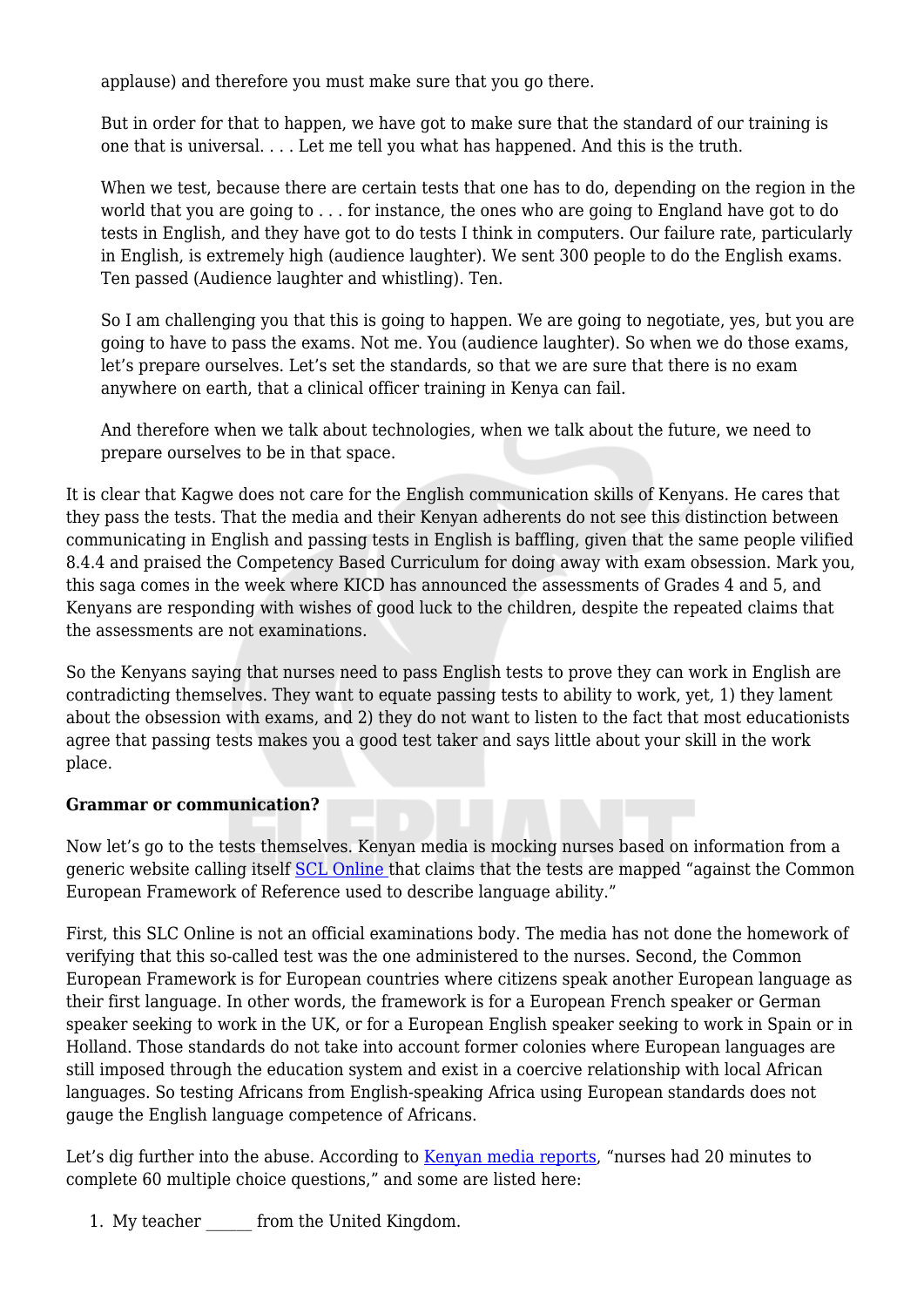A. are B. is C. am D. be 2. What's mame? A. – B. his C. him D. he 3. My friend in London. A. living B. live C. lives D. is live 4. Where ? A. works Tom B. Tom works C. Tom does work D. does Tom work 5. I coffee. A. no like B. not like C. like don't D. don't like

First, the structure of the questions is misleading and confusing, because one can put an infinite number of English words in the blanks that can correctly complete the sentences. Question 4, for example, does not capture the Kenyanized version of questions in English. A normal Kenyan expression would be "Tom works where?" It may not be the way English natives would ask the question, but heck it works. An English speaker who knows that the Kenyan is a foreigner would not have trouble understanding what the Kenyan is asking.

Unless, of course, the English patient, like my American interlocutor, is hostile to foreigners and is trying to prove a point about ownership and power. And we do know that in the post-Brexit, COVID anti-vaxxers English empire, many English subjects of Her Majesty are [hostile to healthcare](https://youtu.be/x1ysP4E2yR4) [workers](https://youtu.be/x1ysP4E2yR4), whether they are White and English or not.

Testing Africans from English-speaking Africa using European standards does not gauge the English language competence of Africans.

When I saw question 5, my instinct was to fill the blank with the word "drink", only to realize that the task is to choose the correct negation of the verb "to like". This question is abusive, because before correctly answering the question, one has to realize that the question is about negation, rather than about the verb "to like". I can categorically say that this question does not test language competence. This test did not need knowledge of English as much as practice at test-taking. Both Kagwe and the nurses' unions are agreed that [the issue is preparing for the tests](https://www.standardmedia.co.ke/national/article/2001427665/you-have-humiliated-us-in-public-nurses-tell-kagwe), not nurses' language skills.

My next point about this sadistic fascination with Kenyan nurses failing English exams is related to the fact that Kenya is a country where people will pontificate about African languages and fake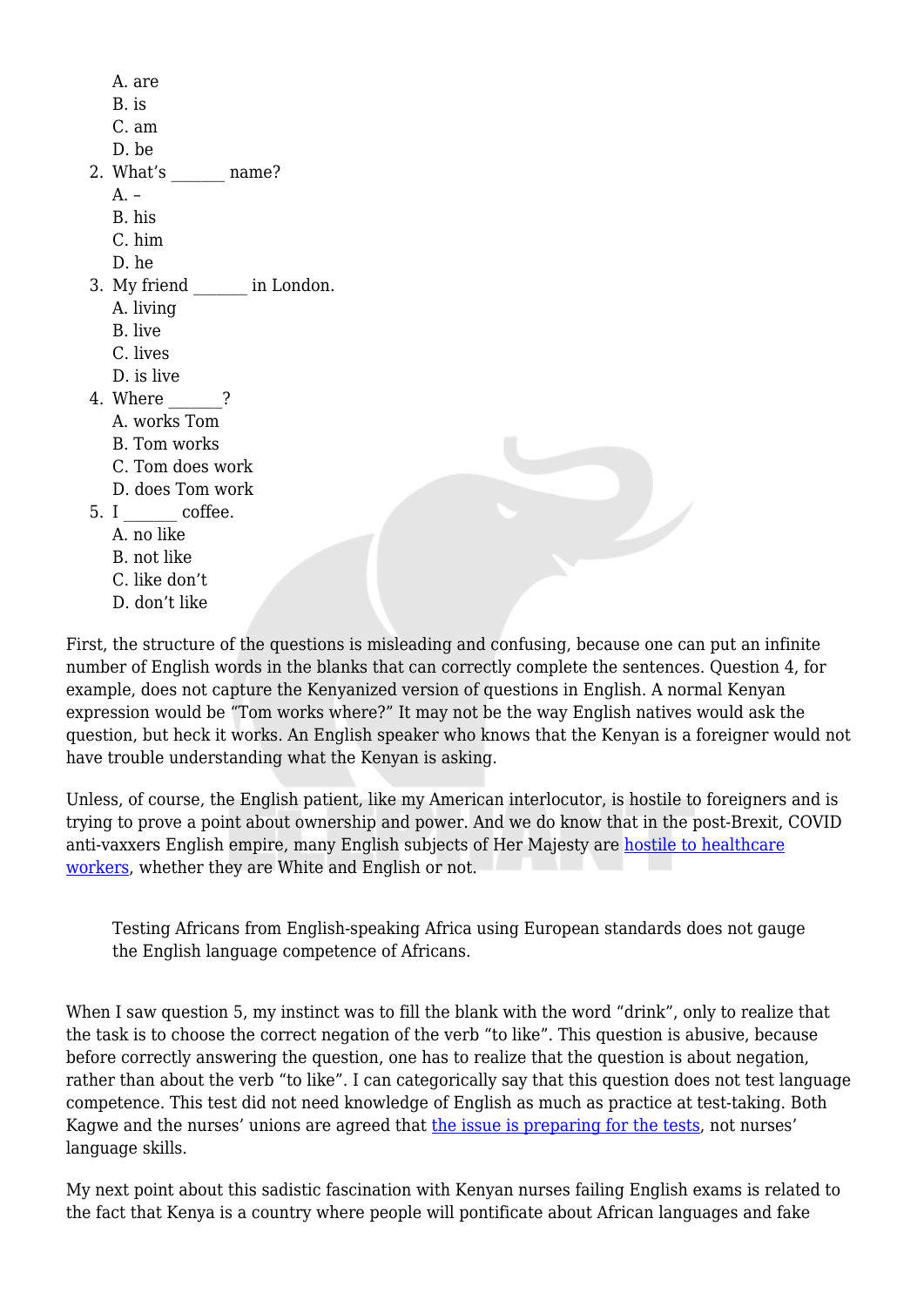laments about colonial languages. Why should we accept to have a colonial power sneering at our competence in English? As many sane Kenyans have pointed out, when Cuban doctors were brought to work in Kenya, they were not tested for their competence in Kiswahili. In fact, the same media enjoying the problems of Kenyan nurses [was very generous](https://www.capitalfm.co.ke/news/2018/07/cuban-doctors-determined-overcome-language-barriers-report-work/) in their reports of Cuban doctors also learning Kenyan languages. Why can't we demand such consideration of the UK, since we teach in their language?

My last point on language learning comes from my own expertise in teaching French as a foreign language. There has been a debate in language teaching circles about whether to train people to speak a foreign language correctly, or to train them to communicate. About two decades ago, there was a feeling that the insistence on direct translation and correct grammar in foreign language teaching did not make learners competent in communication when speaking the language in the real world.

Speakers of a language also do not necessarily speak the language in the grammatically correct way. We should know this because of how Kenyan speakers of Kiswahili mix up their *ngeli*, for instance saying *"kitabu yake"* instead of *"kitabu chake".* In front of Tanzanians who take Kiswahili seriously, a Kenyan will concede that they do not speak Kiswahili well. But the same Kenyan would probably laugh at a European who speaks Kiswahili using the correct grammatical form, saying that the European does not speak Kiswahili like a Kenyan.

In the post-Brexit, COVID anti-vaxxers English empire, many English subjects of Her Majesty are hostile to healthcare workers, whether they are White and English or not.

On the other hand, language purists also pointed out that it is difficult to communicate when you do not respect the basic language rules. What this debate meant for us as teachers is that we had to strike a balance between torturing students with grammar and getting them to communicate. For some grammatical errors, it takes time for a speaker to consistently use the correct grammatical form, even though they may know the correct one. For instance, a common error we see in Kenya is the mixing up of gender pronouns in English. And the reason for this is simple: Kenyan languages don't have a gender distinction in pronouns. The English have he-she, in our languages we just have "*anakunywa maji*" for both people and animals. Are we going to humiliate Kenyan speakers because they got a pronoun wrong? Rules of grammar are dependent on many social factors besides the ability to correctly take a test.

Finally, it seems absurd that, with the pronouncements by the private sector, politicians and even Education Cabinet Secretaries that Kenya is wasting too many resources on the arts, Kenyans should be concerned about the language skills of scientists. Where exactly do we want Kenyan nurses to perfect their English, if in the same breath we are saying that the arts should not be taught? Or do we want to blame parents for not teaching their children English, now that CBC makes parents cover up for the faults of the education system?

## **Kenyan sadism**

The fact that Kenyans have been quick to enjoy the humiliation of nurses, sold off by their own government to a former colonial power, despite all their proclamations of *"titi la mama li tamu",* shows that we are dealing with deep cognitive dissonance and sadism when it comes to examinations and language. We make formulaic praises of local languages, we make formulaic laments about obsession with exams, but as soon as a Cabinet Secretary faults Kenyan nurses for failing English tests, we rejoice and sing about quality, competence and the failure of the education